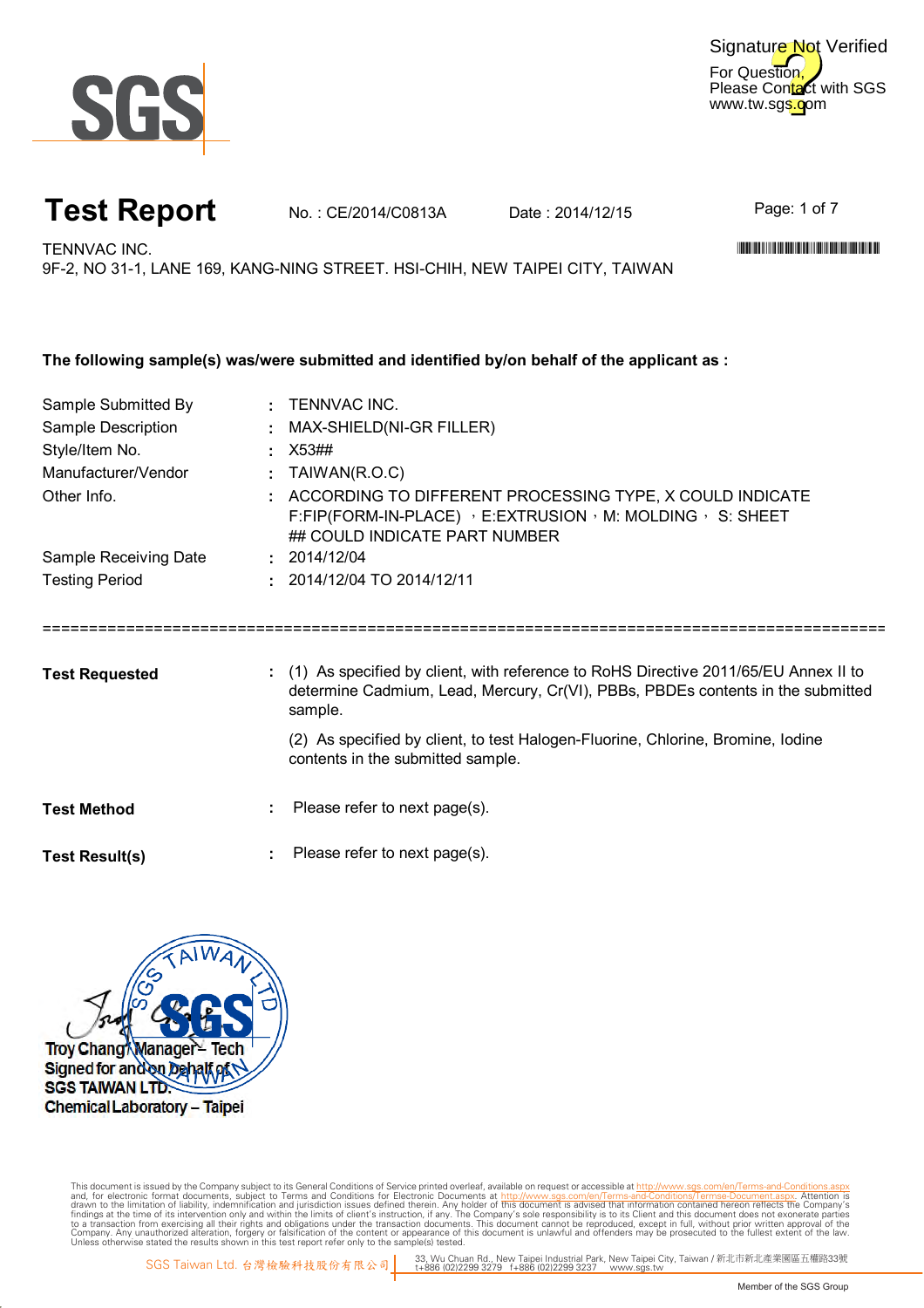

#### **Test Report** No. : CE/2014/C0813A Date : 2014/12/15 Page: 2 of 7

TENNVAC INC. WELL-FIND TO A CHARGE IN THE CONTRACTION OF THE CONTRACTION OF THE CONTRACTION OF THE CONTRACTION OF THE CONTRACTION OF THE CONTRACT OF THE CONTRACT OF THE CONTRACT OF THE CONTRACT OF THE CONTRACT OF THE CONTR

9F-2, NO 31-1, LANE 169, KANG-NING STREET. HSI-CHIH, NEW TAIPEI CITY, TAIWAN

#### **Test Result(s)**

: BLACK PASTE PART NAME No.1

| Test Item(s)               | <b>Unit</b> | <b>Method</b>                                                         | <b>MDL</b>               | <b>Result</b> |
|----------------------------|-------------|-----------------------------------------------------------------------|--------------------------|---------------|
|                            |             |                                                                       |                          | <b>No.1</b>   |
| Cadmium (Cd)               | mg/kg       | With reference to IEC 62321-5: 2013                                   | $\overline{2}$           | n.d.          |
|                            |             | and performed by ICP-AES.                                             |                          |               |
| Lead (Pb)                  | mg/kg       | With reference to IEC 62321-5: 2013                                   | $\overline{2}$           | n.d.          |
|                            |             | and performed by ICP-AES.                                             |                          |               |
| Mercury (Hg)               | mg/kg       | With reference to IEC 62321-4: 2013                                   | $\overline{2}$           | n.d.          |
|                            |             | and performed by ICP-AES.                                             |                          |               |
| Hexavalent Chromium Cr(VI) | mg/kg       | With reference to IEC 62321: 2008 and<br>performed by UV-VIS.         | $\overline{2}$           | n.d.          |
| <b>Sum of PBBs</b>         |             |                                                                       | $\bar{\phantom{a}}$      | n.d.          |
| Monobromobiphenyl          |             | With reference to IEC 62321: 2008 and<br>mg/kg<br>performed by GC/MS. | 5                        | n.d.          |
| Dibromobiphenyl            |             |                                                                       | 5                        | n.d.          |
| Tribromobiphenyl           |             |                                                                       | 5                        | n.d.          |
| Tetrabromobiphenyl         |             |                                                                       | 5                        | n.d.          |
| Pentabromobiphenyl         |             |                                                                       | 5                        | n.d.          |
| Hexabromobiphenyl          |             |                                                                       | 5                        | n.d.          |
| Heptabromobiphenyl         |             |                                                                       | 5                        | n.d.          |
| Octabromobiphenyl          |             |                                                                       | 5                        | n.d.          |
| Nonabromobiphenyl          |             |                                                                       | 5                        | n.d.          |
| Decabromobiphenyl          |             |                                                                       | $\overline{5}$           | n.d.          |
| <b>Sum of PBDEs</b>        |             |                                                                       | $\overline{\phantom{0}}$ | n.d.          |
| Monobromodiphenyl ether    |             |                                                                       | $\overline{5}$           | n.d.          |
| Dibromodiphenyl ether      |             |                                                                       | $\overline{5}$           | n.d.          |
| Tribromodiphenyl ether     |             |                                                                       | $\overline{5}$           | n.d.          |
| Tetrabromodiphenyl ether   |             |                                                                       | 5                        | n.d.          |
| Pentabromodiphenyl ether   |             |                                                                       | 5                        | n.d.          |
| Hexabromodiphenyl ether    |             |                                                                       | 5                        | n.d.          |
| Heptabromodiphenyl ether   |             |                                                                       | 5                        | n.d.          |
| Octabromodiphenyl ether    |             |                                                                       | 5                        | n.d.          |
| Nonabromodiphenyl ether    |             |                                                                       | 5                        | n.d.          |
| Decabromodiphenyl ether    |             |                                                                       | 5                        | n.d.          |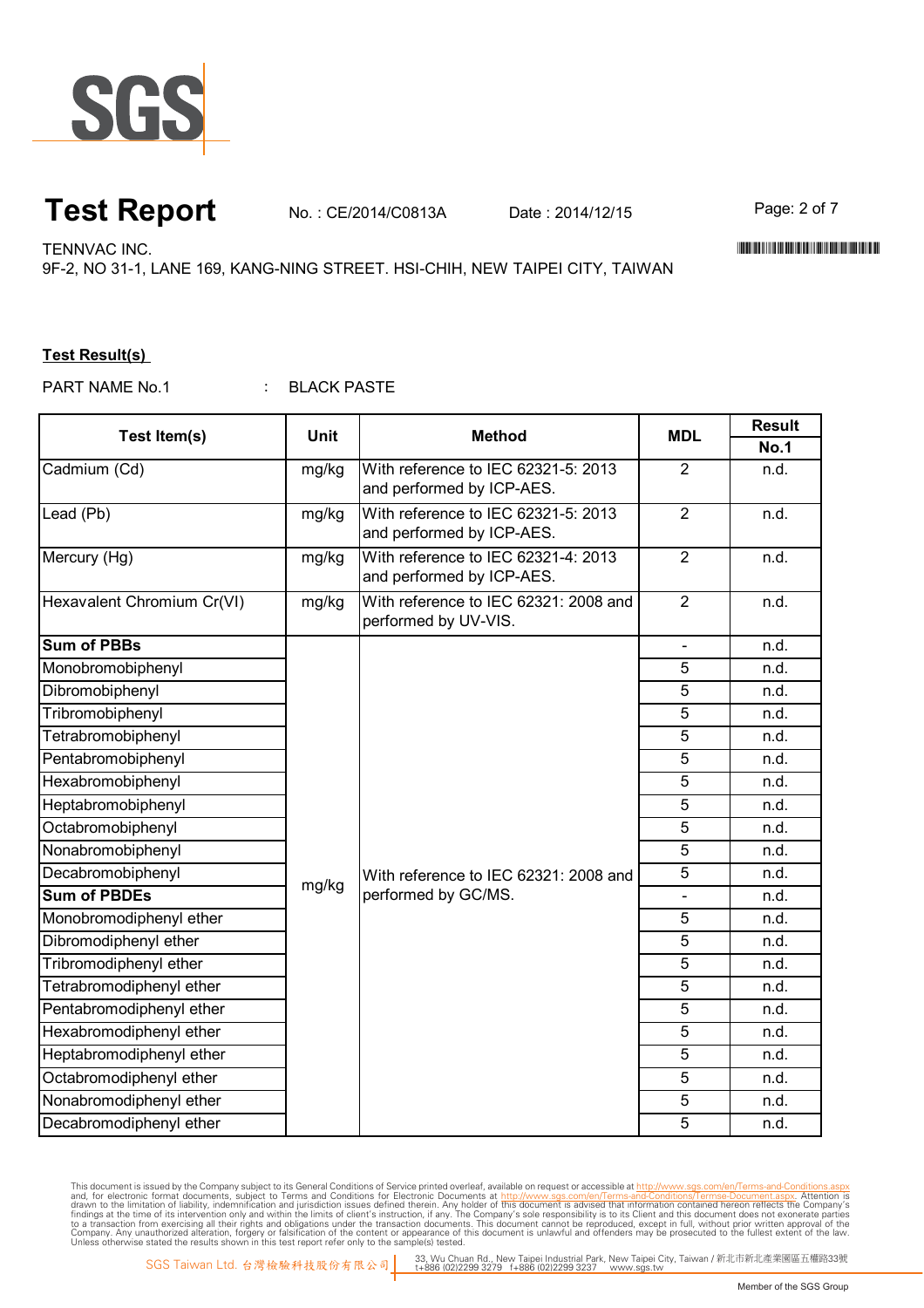

## **Test Report** No. : CE/2014/C0813A Date : 2014/12/15 Page: 3 of 7

TENNVAC INC. WELL-FIND TO A CHARGE IN THE CONTRACTION OF THE CONTRACTION OF THE CONTRACTION OF THE CONTRACTION OF THE CONTRACTION OF THE CONTRACT OF THE CONTRACT OF THE CONTRACT OF THE CONTRACT OF THE CONTRACT OF THE CONTR

9F-2, NO 31-1, LANE 169, KANG-NING STREET. HSI-CHIH, NEW TAIPEI CITY, TAIWAN

| Test Item(s)                                   | Unit  | <b>Method</b>                                                        | <b>MDL</b> | Result      |
|------------------------------------------------|-------|----------------------------------------------------------------------|------------|-------------|
|                                                |       |                                                                      |            | <b>No.1</b> |
| Halogen                                        |       |                                                                      |            |             |
| Halogen-Fluorine (F)<br>(CAS No.: 14762-94-8)  | mg/kg | With reference to BS EN 14582:2007.<br>Analysis was performed by IC. | 50         | n.d.        |
| Halogen-Chlorine (CI)<br>(CAS No.: 22537-15-1) |       |                                                                      | 50         | n.d.        |
| Halogen-Bromine (Br)<br>(CAS No.: 10097-32-2)  |       |                                                                      | 50         | n.d.        |
| Halogen-Iodine (I)<br>(CAS No.: 14362-44-8)    |       |                                                                      | 50         | n.d.        |

#### **Note**:

- 1. mg/kg = ppm;0.1wt% = 1000ppm
- 2. n.d. = Not Detected
- 3. MDL = Method Detection Limit
- 4. " " = Not Regulated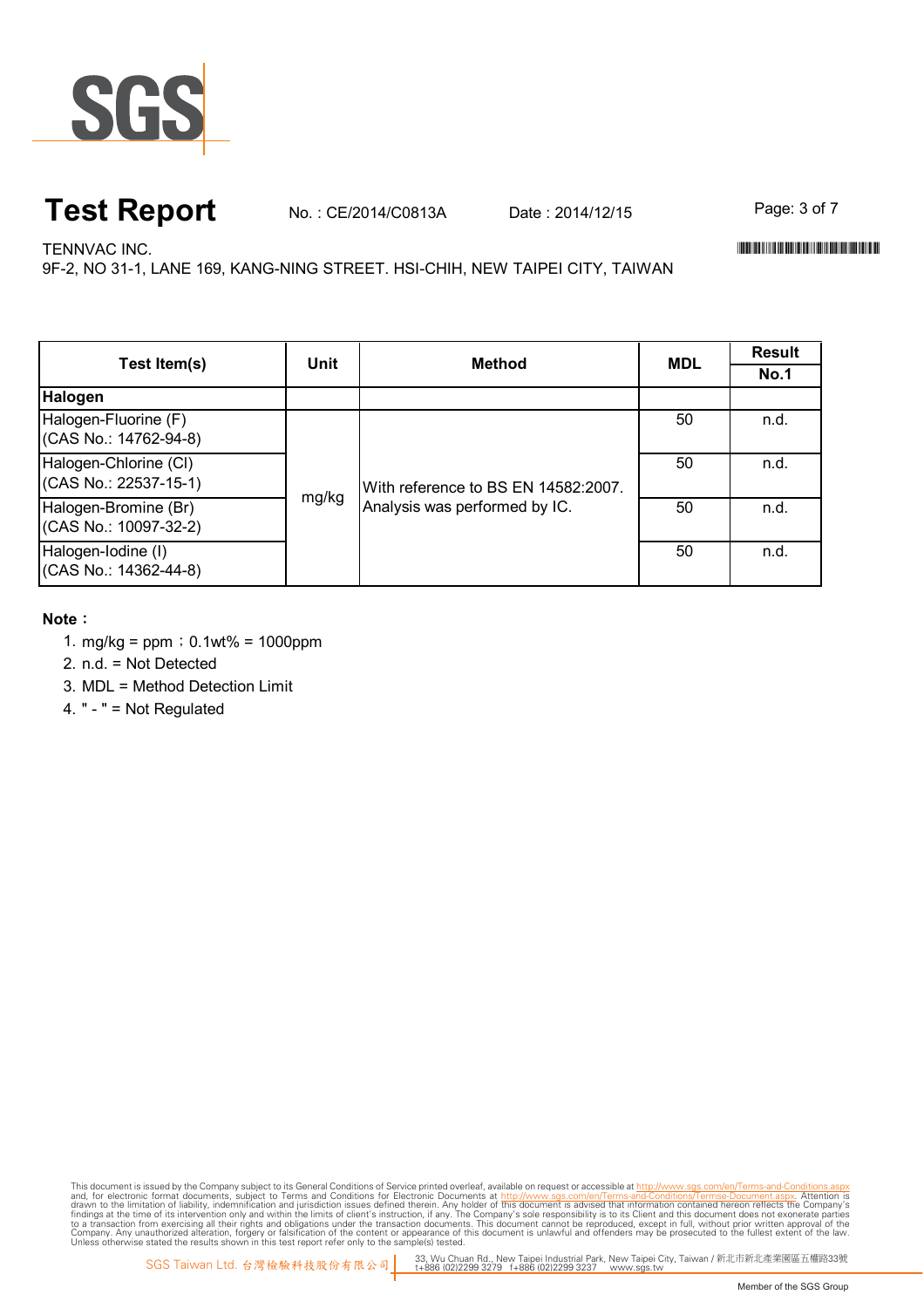

## **Test Report** No.: CE/2014/C0813A Date: 2014/12/15 Page: 4 of 7

TENNVAC INC. \*CE/2014/C0813A\*

9F-2, NO 31-1, LANE 169, KANG-NING STREET. HSI-CHIH, NEW TAIPEI CITY, TAIWAN

- 1) These samples were dissolved totally by pre-conditioning method according to below flow chart.  $(Cr^{6+}$  test method excluded)
- 2) Name of the person who made measurement: Climbgreat Yang
- 3) Name of the person in charge of measurement: Troy Chang



**Note\*\***:(1) For non-metallic material, add alkaline digestion reagent and heat to 90~95℃. (2) For metallic material, add pure water and heat to boiling.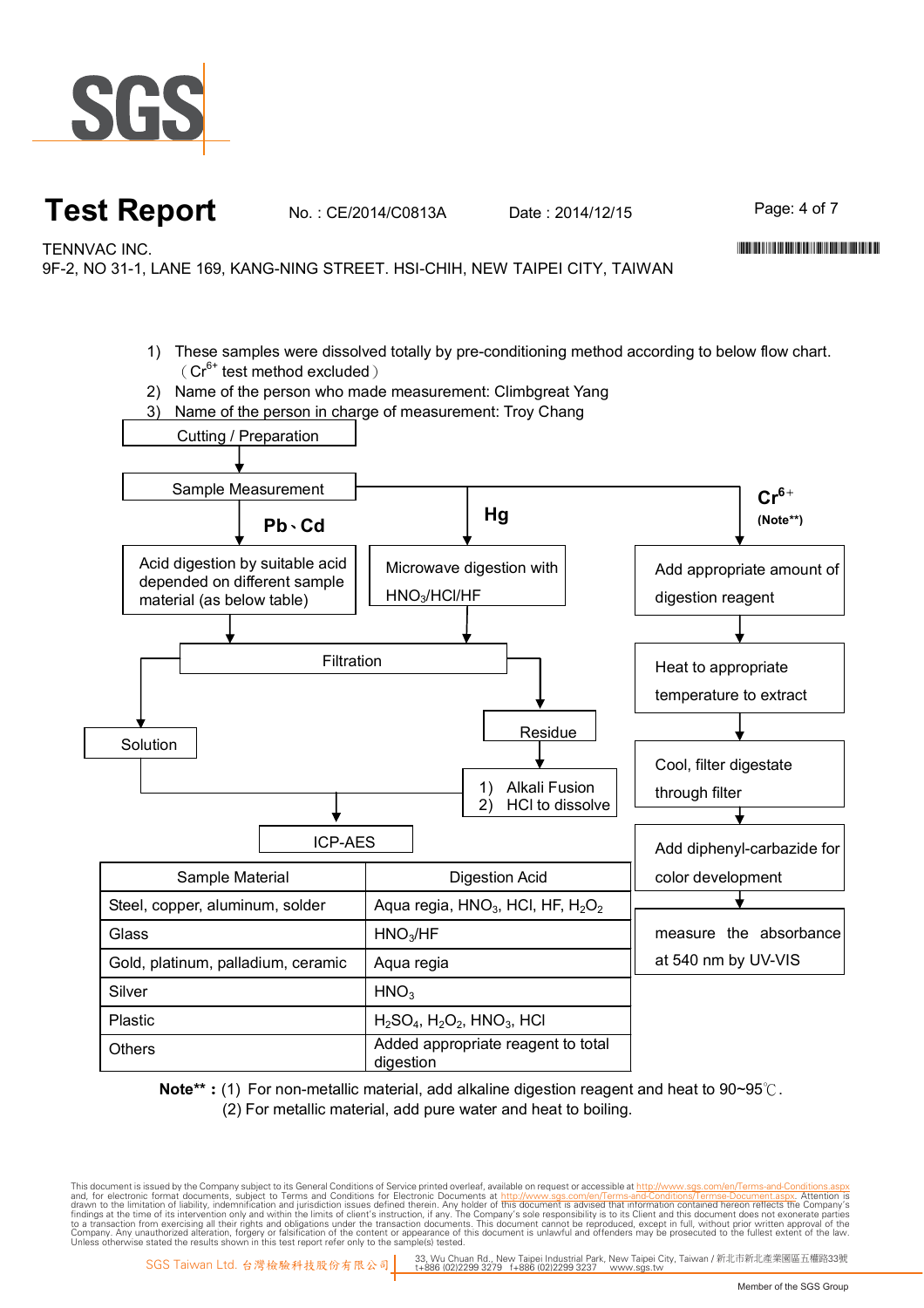

## **Test Report** No.: CE/2014/C0813A Date: 2014/12/15 Page: 5 of 7

TENNVAC INC. WELL-FIND TO A CHARGE IN THE CONTRACTION OF THE CONTRACTION OF THE CONTRACTION OF THE CONTRACTION OF THE CONTRACTION OF THE CONTRACT OF THE CONTRACT OF THE CONTRACT OF THE CONTRACT OF THE CONTRACT OF THE CONTR

9F-2, NO 31-1, LANE 169, KANG-NING STREET. HSI-CHIH, NEW TAIPEI CITY, TAIWAN

#### **PBB/PBDE analytical FLOW CHART**

- Name of the person who made measurement: Roman Wong
- Name of the person in charge of measurement: Troy Chang

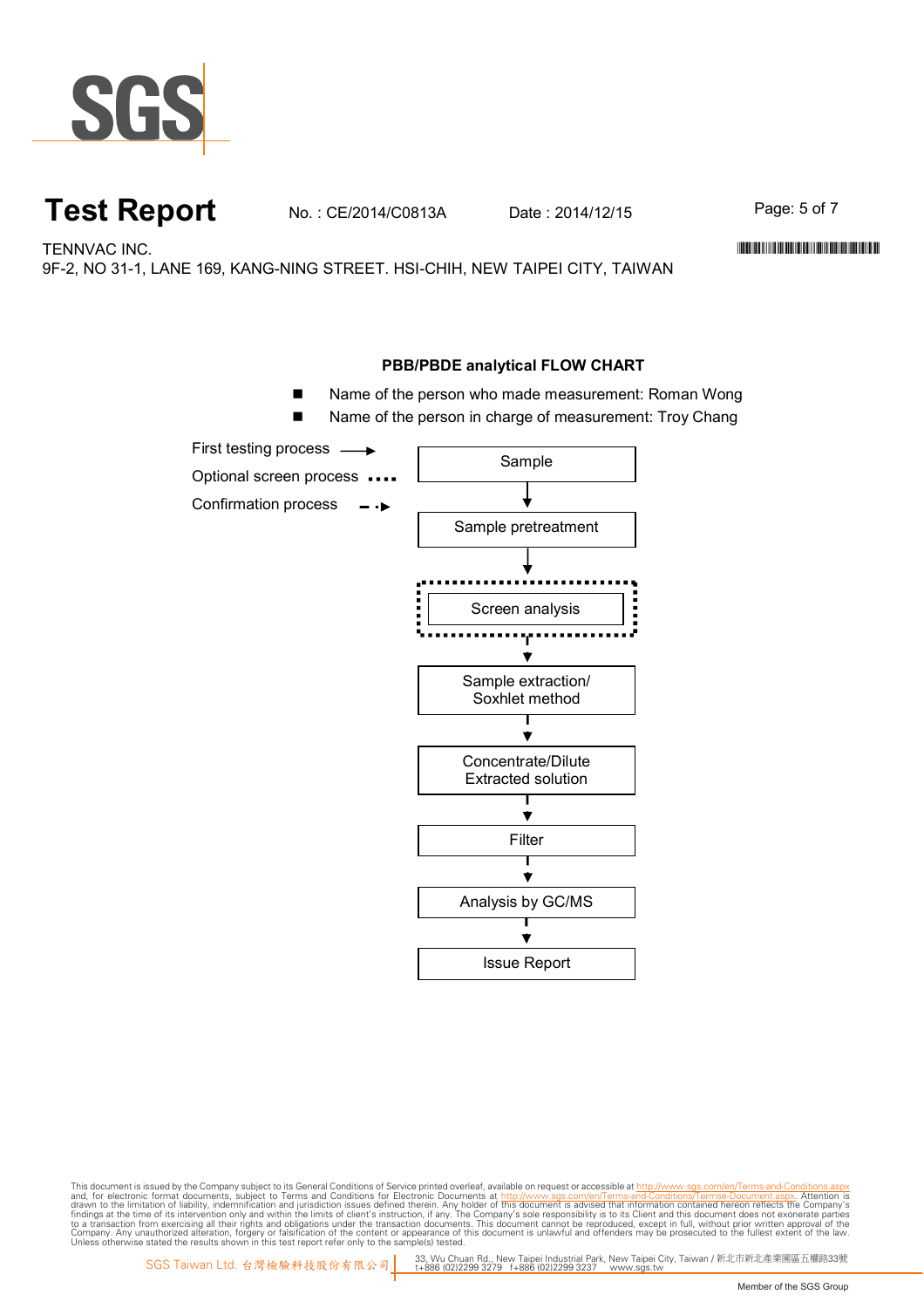

## **Test Report** No. : CE/2014/C0813A Date : 2014/12/15 Page: 6 of 7

TENNVAC INC. WELL-FIND TO A CHARGE THE SERVICE OF THE SERVICE OF THE SERVICE OF THE SERVICE OF THE SERVICE OF THE SERVICE OF THE SERVICE OF THE SERVICE OF THE SERVICE OF THE SERVICE OF THE SERVICE OF THE SERVICE OF THE SER

9F-2, NO 31-1, LANE 169, KANG-NING STREET. HSI-CHIH, NEW TAIPEI CITY, TAIWAN

#### **Analytical flow chart of halogen content**

- Name of the person who made measurement: Rita Chen
- Name of the person in charge of measurement: Troy Chang